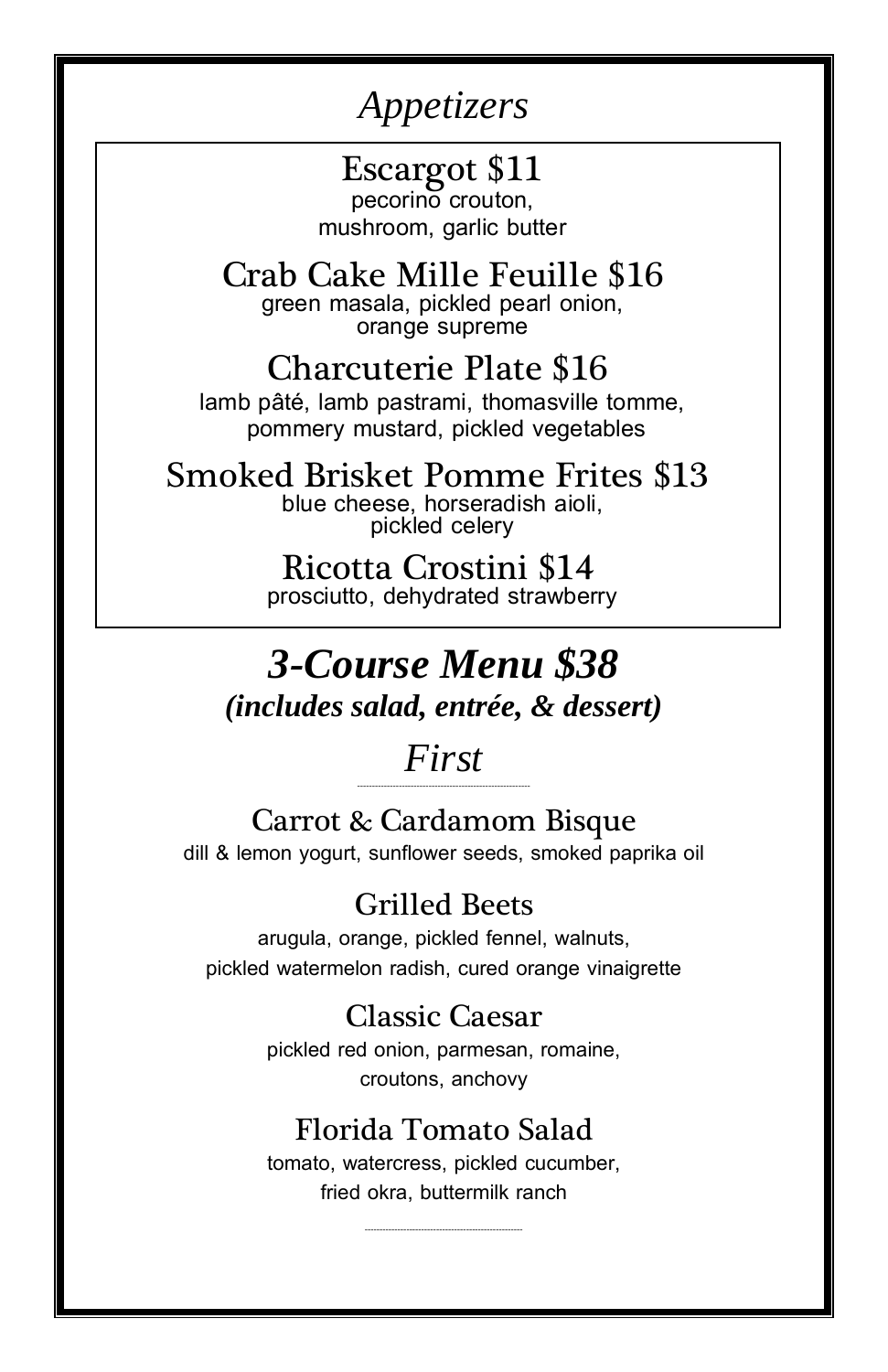## Entree

### Duroc Pork Chop

butterbean, corn, grilled onton, patty pan squash, tomato jus

### Mousse of Scallop en Planche

green beans, sweet onion, cherry tomato, saffron & red pepper rouille

### **Roasted Hen**

mushroom & leek risotto, broccoli

### Swordfish

fine herbes squash, fingerling potatoes, tomato fumet

### Club Cut N.Y. Strip Steak

mashed potatoes, heirloom carrots. green beans, demi-glace

### **Braised Lamb**

farro fritter, cherry tomato, zucchini, dehydrated feta

#### Salmon

za'atar crepe, carrot puree, cauliflower, toasted sesame seeds, tahini vinaigrette

### **Mushroom Cavatelli**

blue oyster, cremini, chestnut, black pearl, shiitake, spinach, parmesan mornay

# **Dessert**

**Rotating Daily Selection**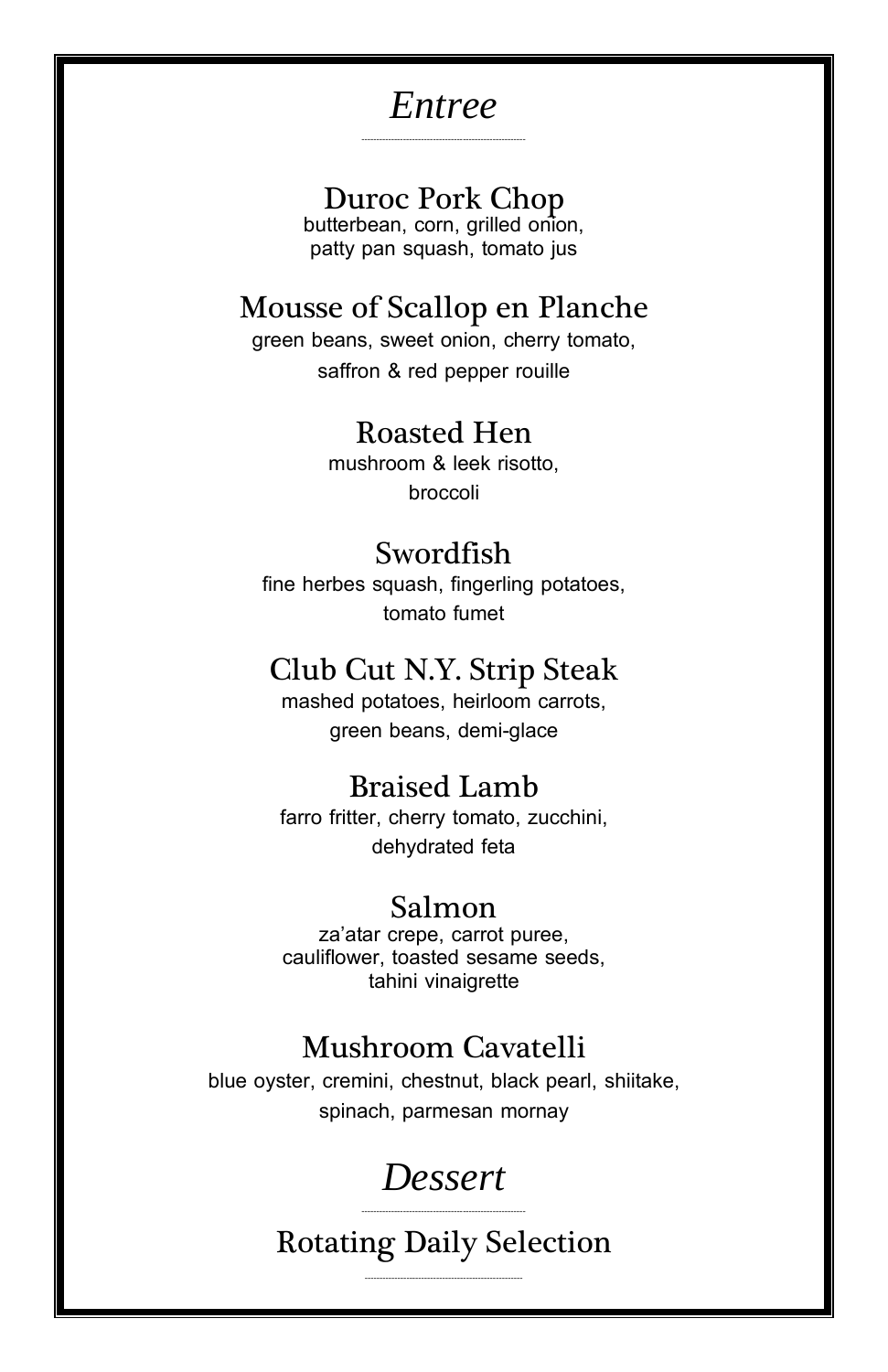## **Spirits**

**Listed pricing is for a single 2 oz pour**

#### **Gin**

New Amsterdam **7** Death's Door **8** Manifest **9** St George **9** Bombay Sapphire **9** Uncle Val's Botanical **9** Tanqueray Ten **10** Hendrick's **11** Barr Hill Barrel Aged **12**

#### **Vodka**

Wheatly **7** Tito's **10** Ketal One **9** Manifest **9** Reyka **10** Grey Goose **12** Barr Hill **12**

#### **Whiskey**

Benchmark **7** Old Forester **7** Jack Daniel's **8** Crown Royal **8** West Cork Bourbon Cask Irish **9** Tullemore DEW Irish **9** High West Double Rye **10** Michter's Rye **10** Woodford Reserve **12** Angel's Envy **12** Four Roses Small Batch Select **13** Basil Hayden **13** Basil Hayden Rye **14** Old Potrero Rye **14** Templeton Barrel Strength Rye **14** Breckenridge Port Cask Finish **14**

#### **Scotch**

Famous Grouse, Blended **10** Macallan 12, Single Malt **18** Balvenie 14 Caribbean Cask **15** Glenfiddich 12, Single Malt **14** Glenfiddich 15, Single Malt **18**

#### **Rum**

Caribaya 7 Captain Morgan Spiced **7** Flor de Caña, Nicaragua **8** Don Q Spiced Puerto Rico **8** Zaya Gran Reserva 12 yr, Trinidad **9** Ron Zacapa 23 yr Guatemala **14**

#### **Tequila**

El Jimador Reposado **7** El Mayor Blanco **8** El Mayor Reposado **9**  El Mayor Añejo **10** Chinaco Reposado **13** Don Nacho Añejo **12** Herradura Silver **9** Herradura Reposado **11** Herradura Añejo **16**

#### **After Dinner**

Limoncello **6** Gozio Amaretto **6** Irish Cream **6** Trader Vic's Coffee Liqueur **6** Taylor Fladgate 10yr Tawny **9** Broadbent "Rainwater" Madeira **9** Grand Marnier **12** Drambouie **12** Remy Martin VSOP **13**